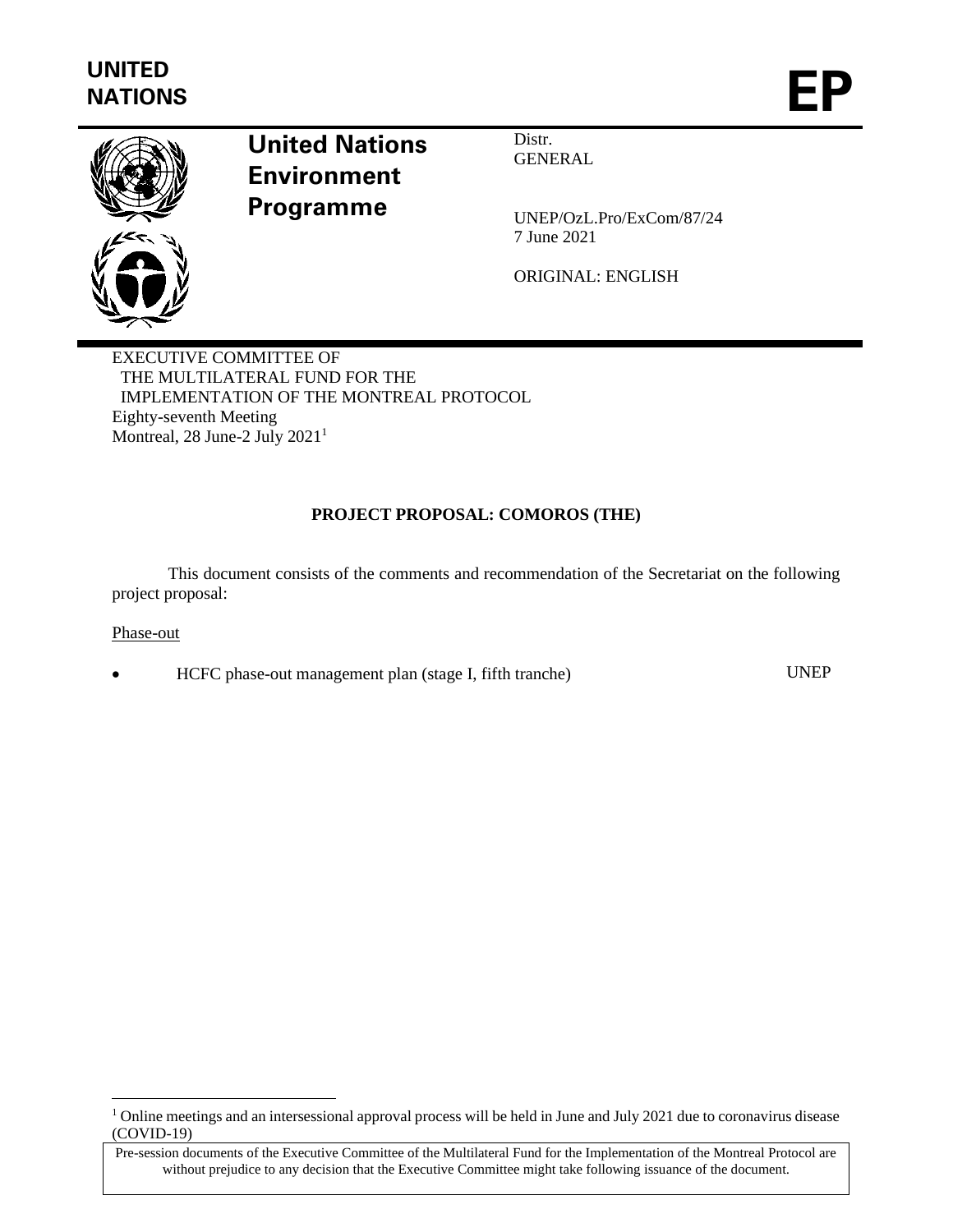# **PROJECT EVALUATION SHEET – MULTI-YEAR PROJECTS**

# **COMOROS (THE)**

| (I) PROJECT TITLE<br><b>AGENCY</b> |             | <b>MEETING APPROVED</b> | <b>CONTROL MEASURE</b> |  |  |
|------------------------------------|-------------|-------------------------|------------------------|--|--|
| HCFC phase out plan (Stage I)      | UNEP (lead) | $64^{\rm th}$           | 35% by 2020            |  |  |

**(II) LATEST ARTICLE 7 DATA (Annex C Group I)** Year: 2020 0.05 (ODP tonnes)

| (III) LATEST COUNTRY PROGRAMME SECTORAL DATA (ODP tonnes) |         | <b>Year: 2020</b> |                  |               |           |         |                  |            |                             |
|-----------------------------------------------------------|---------|-------------------|------------------|---------------|-----------|---------|------------------|------------|-----------------------------|
| Chemical                                                  | Aerosol | Foam              | Fire<br>fighting | Refrigeration |           | Solvent | Process<br>agent | Lab<br>use | Total sector<br>consumption |
|                                                           |         |                   |                  | Manufacturing | Servicing |         |                  |            |                             |
| $HCFC-22$                                                 |         |                   |                  |               | 0.05      |         |                  |            | 0.05                        |

| (IV) CONSUMPTION DATA (ODP tonnes)                   |      |                                                    |      |  |  |  |  |
|------------------------------------------------------|------|----------------------------------------------------|------|--|--|--|--|
| 2009 - 2010 baseline:                                | 0.14 | Starting point for sustained aggregate reductions: | 0.14 |  |  |  |  |
| <b>CONSUMPTION ELIGIBLE FOR FUNDING (ODP tonnes)</b> |      |                                                    |      |  |  |  |  |
| Already approved:                                    | 0.05 | Remaining:                                         | 0.09 |  |  |  |  |

| (V) BUSINESS PLAN |                            | 2021   | 2022 | 2023 | <b>Total</b> |
|-------------------|----------------------------|--------|------|------|--------------|
| <b>UNEP</b>       | ODS phase-out (ODP tonnes) | 0.01   |      |      | 0.01         |
|                   | Funding (US \$)            | 18,080 |      |      | 18,080       |

| (VI) PROJECT DATA                             |  | $2011 -$<br>2012 | 2013     | 2014-<br>2015 | 2016     | 2017     | 2018           | 2019     | 2020-<br>2021 | <b>Total</b>   |         |
|-----------------------------------------------|--|------------------|----------|---------------|----------|----------|----------------|----------|---------------|----------------|---------|
| Montreal Protocol consumption<br>limits       |  | n/a              | 0.14     | 0.14          | 0.13     | 0.13     | 0.13           | 0.13     | 0.09          | n/a            |         |
| Maximum allowable consumption<br>(ODP tonnes) |  | n/a              | 0.14     | 0.14          | 0.13     | 0.13     | 0.13           | 0.13     | 0.09          | n/a            |         |
| Agreed<br><b>UNEP</b><br>funding<br>$(US \$   |  | Project costs    | 44,000   | 35,000        | $\Omega$ | 35,000   | $\overline{0}$ | 30,000   | $\mathbf{0}$  | 16,000         | 160,000 |
|                                               |  | Support costs    | 5,720    | 4,550         | $\theta$ | 4,550    | $\Omega$       | 3,900    | $\Omega$      | 2,080          | 20,800  |
| Funds approved<br>by ExCom                    |  | Project costs    | 44,000   | 35,000        | $\Omega$ | 35,000   | $\Omega$       |          | 30,000*       | $\overline{0}$ | 144,000 |
| $(US \$                                       |  | Support costs    | 5,720    | 4,550         | $\Omega$ | 4,550    | $\Omega$       |          | 3,900*        | $\theta$       | 18,720  |
| Total funds<br>requested for                  |  | Project costs    | $\theta$ | $\theta$      | $\Omega$ | $\Omega$ | $\Omega$       | $\theta$ |               | $0 16,000*$    | 16,000  |
| approval at this<br>meeting $(US \$           |  | Support costs    | $\theta$ | $\theta$      | $\Omega$ | $\Omega$ | $\Omega$       | $\theta$ |               | $2,080*$       | 2,080   |

\* The fourth tranche should have been submitted in 2018 and the fifth in 2020 instead of 2021.

| Secretariat's recommendation:<br>For blanket approval |  |
|-------------------------------------------------------|--|
|-------------------------------------------------------|--|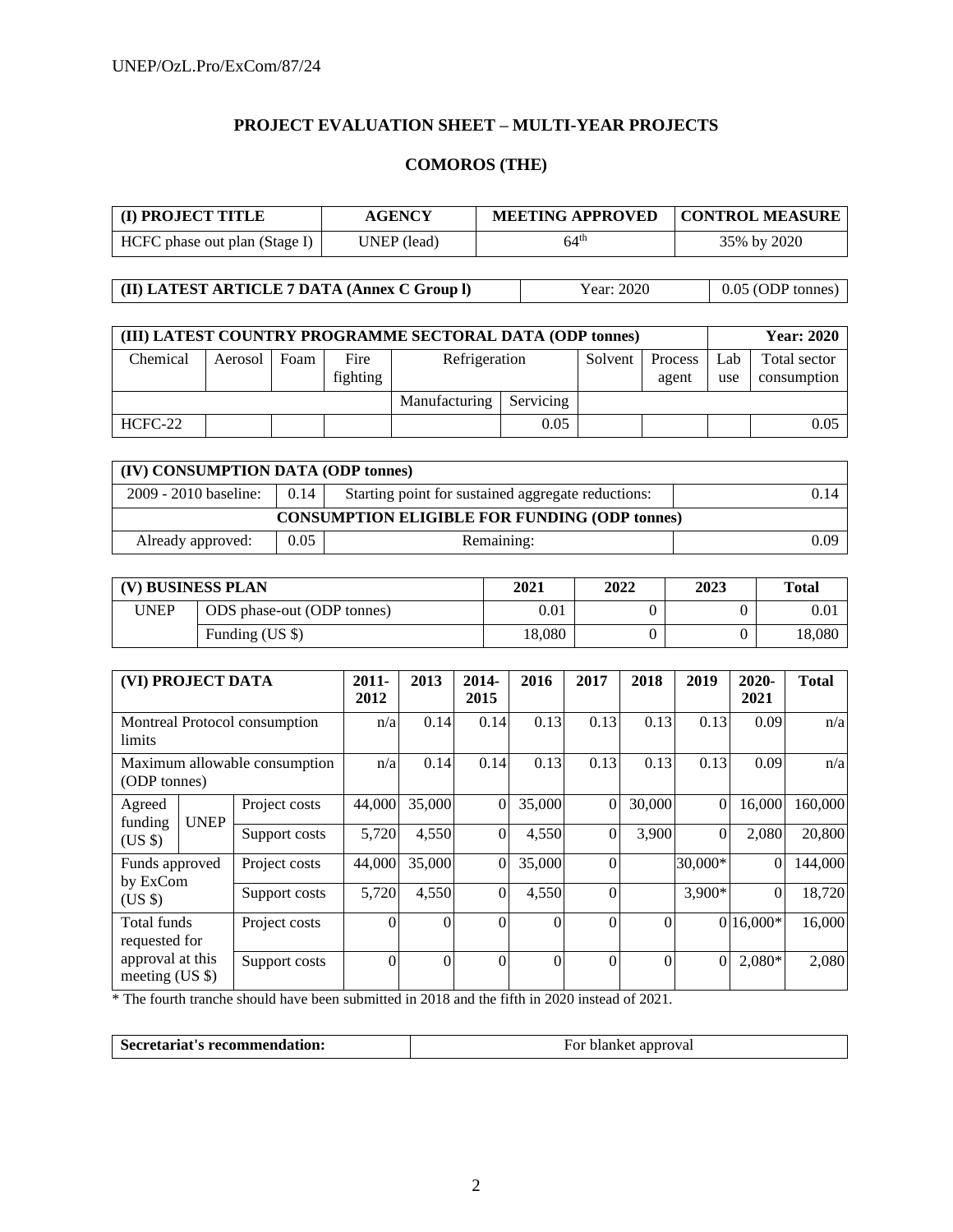# **PROJECT DESCRIPTION**

1. On behalf of the Government of the Comoros, UNEP as the designated implementing agency has submitted a request for funding for the fifth and final tranche of stage I of the HCFC phase-out management plan (HPMP), at the amount of US \$16,000, plus agency support costs of US \$2,080.<sup>2</sup> The submission includes a progress report on the implementation of the fourth tranche and the tranche implementation plan for 2021 to 2022.

## Report on HCFC consumption

2. The Government of the Comoros reported a consumption of 0.05 ODP tonnes of HCFC in 2020, which is 64 per cent below the HCFC baseline for compliance. The 2016-2020 HCFC consumption is shown in Table 1.

| Table 1. Here consumption in the comprostrato-2020 Firucity and t |      |                        |      |          |      |                 |  |  |  |
|-------------------------------------------------------------------|------|------------------------|------|----------|------|-----------------|--|--|--|
| $HCFC-22$                                                         | 2016 | 2017                   | 2018 | 2019     | 2020 | <b>Baseline</b> |  |  |  |
| Metric tonnes (mt)                                                | . 56 | $\bigcap$ 1<br>. . 2 . | .00. | 0.92     | 0.92 | 2.48            |  |  |  |
| <b>ODP</b> tonnes                                                 | 0.09 | 0.07                   | 0.06 | $0.05\,$ | 0.05 | $*0.14$         |  |  |  |

#### **Table 1. HCFC consumption in the Comoros (2016-2020 Article 7 data)**

\* The HCFC baseline for compliance is 0.1 ODP tonnes (based on one decimal digit).

3. The consumption of HCFC-22 has been decreasing due to the implementation of the HPMP activities, including a HCFC licensing and quota system and training on good servicing practices resulting in a reduction in HCFC consumption when servicing equipment, and to the introduction of equipment based on HFCs. The use of R-600a is growing for domestic refrigeration equipment.

## *Country programme (CP) implementation report*

4. The Government of the Comoros reported HCFC sector consumption data under the 2020 CP implementation report that is consistent with the data reported under Article 7 of the Montreal Protocol.

#### Progress report on the implementation of the fourth tranche of the HPMP

#### *Legal framework*

5. The import/export licensing and quota system has been established and is operational for all ODS, including HCFCs. The Government of the Comoros has banned the import of all ODS, except HCFCs, since 2010 and there is no detected market or illegal trade in the phased-out substances in the Comoros.

6. In 2019-2020, 90 customs and enforcement officers were trained in the identification and control of HCFCs and HCFC-based equipment, the monitoring of the licensing and quota system, and record keeping. The national ozone unit (NOU) regularly works with the Customs Department to make sure that customs staff is updated on current ODS controls. The implementation of an online system for the monitoring of HCFC imports has experienced delays but is now at an advanced stage and is expected to launch on 1 January 2022. In the meantime, cross-checking of information in the licensing system is conducted through regular meetings and *ad hoc* consultations.

#### *Refrigeration servicing sector*

7. Four workshops in good servicing practices, including the safe handling of flammable refrigerants (R-600a) and the servicing of HCFC air-conditioning (AC) equipment for 84 refrigeration and

<sup>&</sup>lt;sup>2</sup> As per the letter of 29 March 2021 from the Ministry of Environment and Fisheries of the Comoros to the Multilateral Fund Secretariat.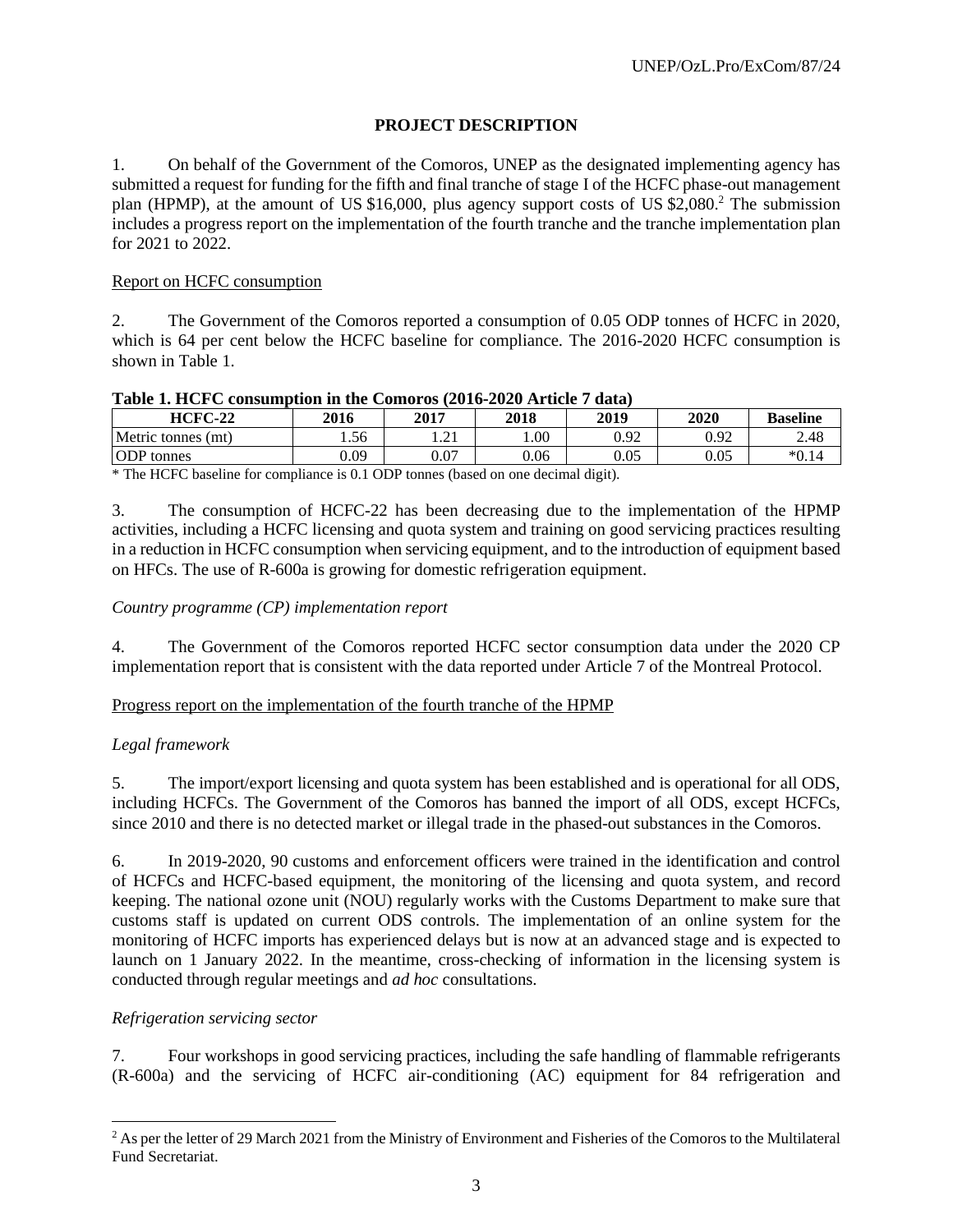air-conditioning (RAC) servicing technicians were carried out in 2019-2020.

## *Project implementation and monitoring*

8. The NOU monitors the implementation of activities. Two consultants have been employed to assist with day**-**to**-**day monitoring and data collection (US \$6,000 for consultants and US \$2,000 for monitoring-related travel).

#### Level of fund disbursement

9. As of March 2021, of the US \$144,000 approved so far, all of the funds had been disbursed.

#### Implementation plan for the fifth and final tranche of the HPMP

- 10. The following activities will be implemented between July 2021 and December 2022:
	- (a) Completion of the process of launching the online licensing system; and organization of two workshops for 60 customs and enforcement officers on the control and identification of HCFCs and HCFC-based equipment and on illegal trade of controlled substances (US \$6,000);
	- (b) Inclusion of a training module on good servicing practices and safe handling of flammable or toxic refrigerants into the main vocational school by the end of the fifth tranche, two workshops to train 70 refrigeration technicians in good practices in refrigeration, HCFC alternatives and the servicing of AC equipment; UNEP, through its Compliance Assistance Programme, will provide technical support and facilitate discussions on certification models among the countries of the region (US \$6,000); and
	- (c) Recruitment of national consultants to support the NOU in delivering training activities (US \$4,000).

# **SECRETARIAT'S COMMENTS AND RECOMMENDATION**

# **COMMENTS**

# Progress report on the implementation of the fourth tranche of the HPMP

#### *Legal framework*

11. The Government of the Comoros has already issued HCFC import quotas for 2021 at 0.039 ODP tonnes, which is lower than the Montreal Protocol control targets.

#### Completion of stage I

12. The completion date for stage I of the HPMP is 31 December 2021. The late submission and approval of the fourth tranche coupled with the constraints imposed by the COVID-19 prevented the submission of the last tranche request due in 2020. Activities have gradually restarted in 2021 and the Government of Comoros was able to submit the funding request to the  $87<sup>th</sup>$  meeting. Accordingly, the Government is requesting an extension of the date of completion of stage I to 31 December 2022. The Secretariat supports this extension on the understanding that no further extensions will be requested, and notes the efforts by the Government and UNEP to implement activities under the HPMP notwithstanding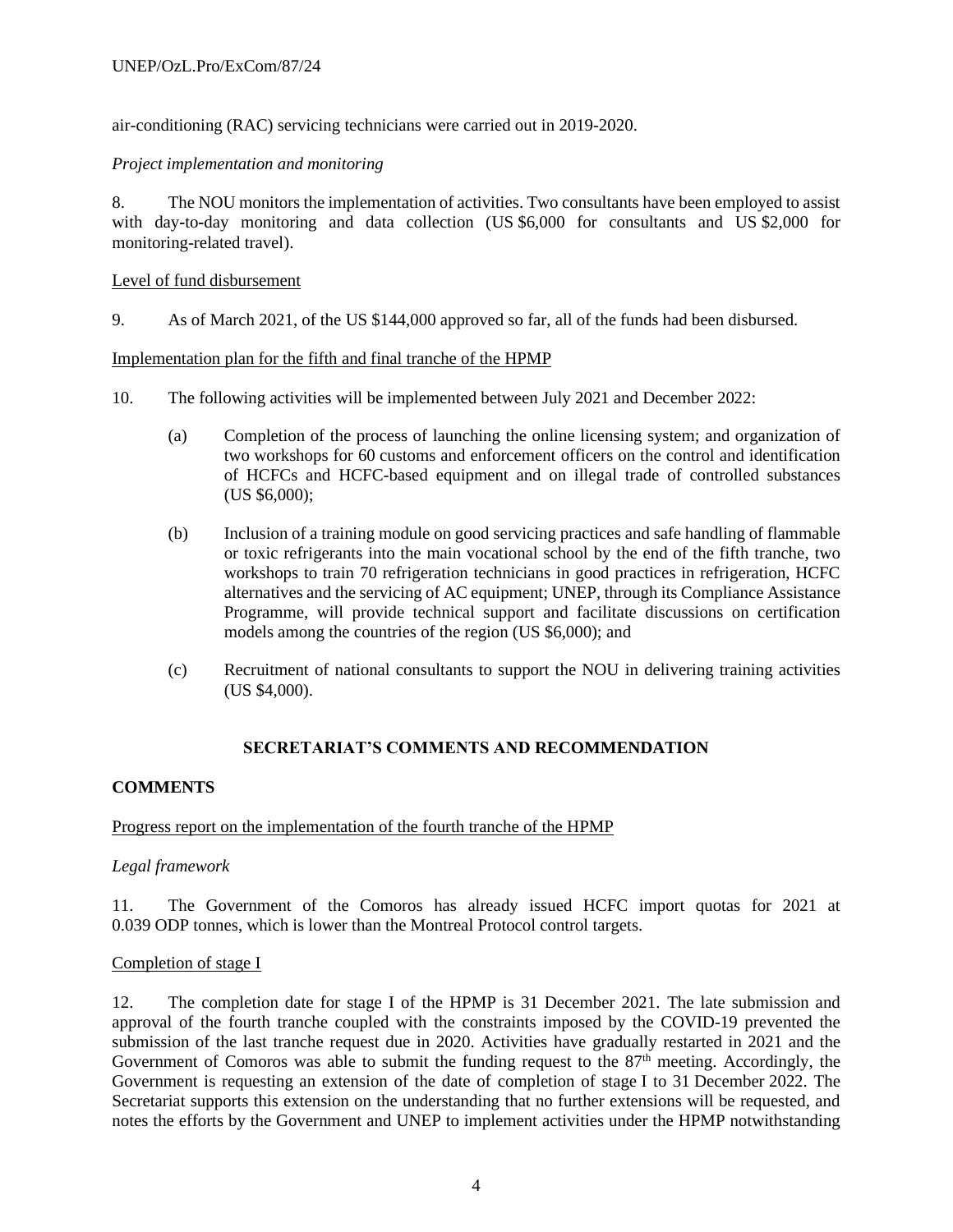the challenges brought about by the COVID-19 pandemic. Stage II of the HPMP will be submitted by the 88<sup>th</sup> meeting.

## Gender policy implementation<sup>3</sup>

13. The NOU has informed the relevant stakeholders about the Multilateral Fund's gender policy to encourage women's participation in all aspects of HPMP implementation. Furthermore, the NOU will discuss with vocational training institutions ways to promote gender balance and encourage women to become RAC technicians under the fifth tranche of the HPMP, and the NOU will also collect gender-disaggregated data, specifically related to technician and customs training.

#### Sustainability of the HCFC phase-out

14. To ensure the sustainability of the HPMP activities and the HCFC phase-out, the NOU is working with the main RAC training school to introduce into its curriculum good refrigeration practices and the safe handling of flammable or toxic refrigerants. While the current situation of the RAC sector in the country does not allow for the establishment of a certification scheme, which is being planned for stage II, the Government will continue strengthening the technicians' capacity. The training and capacity building of customs and enforcement officers is an ongoing activity, being implemented in cooperation with the Customs authorities.

#### Conclusion

15. The Secretariat noted that the Comoros' import licensing and quota system was operational; the 2020 consumption level was below the Montreal Protocol control limits and the maximum allowable consumption; and the quota set for 2021 was already 72 per cent below the HCFC baseline consumption. The capacity of customs and service technicians will continue to be strengthened to sustain the HCFC phase-out in the country. The HPMP is progressing, with all approved funds disbursed and with the gradual restart of activities in 2021, the Government and UNEP committed to implementing HPMP activities in an efficient manner to complete stage I by 31 December 2022. The activities already implemented and those planned under the fifth tranche, such as launching the online licensing system, enhancing the capacity of customs officers and RAC technicians, and providing support to training institutions, will further strengthen enforcement and the performance of the servicing sector.

#### **RECOMMENDATION**

- 16. The Fund Secretariat recommends that the Executive Committee:
	- (a) Takes note of the progress report on the implementation of the fourth tranche of stage I of the HCFC phase-out management plan (HPMP) for the Comoros; and
	- (b) Approves, on an exceptional basis, the extension of the date of completion of stage I of the HPMP for the Comoros to 31 December 2022, given delay in implementing phase-out activities due to the COVID-19 pandemic, and noting that no further extension of project implementation would be requested.

17. The Fund Secretariat further recommends blanket approval of the fifth and final tranche of stage I of the HPMP for the Comoros, and the corresponding 2021-2022 tranche implementation plan, at the

<sup>&</sup>lt;sup>3</sup> Decision 84/92(d) requested bilateral and implementing agencies to apply the operational policy on gender mainstreaming throughout the project cycle.